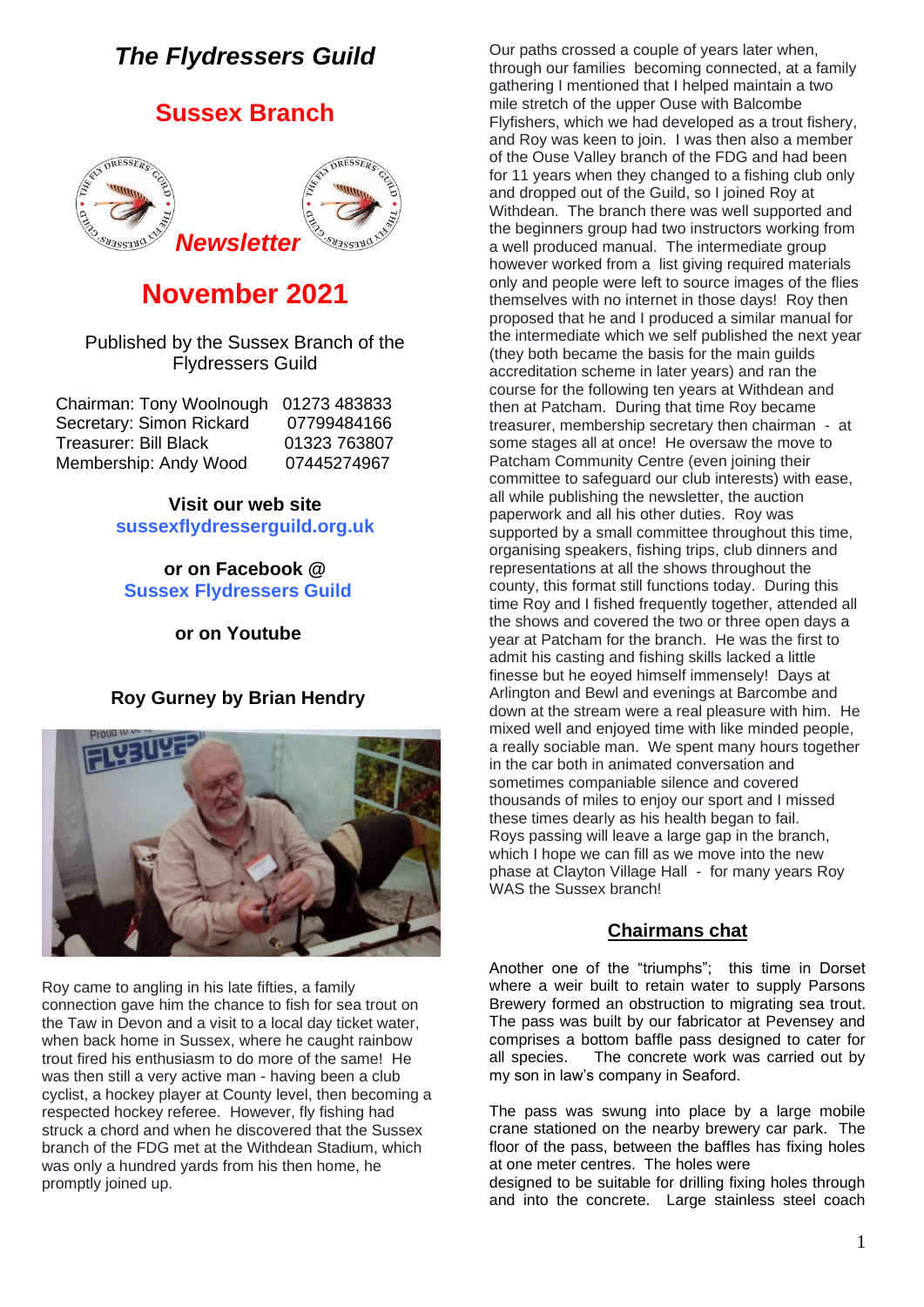screws with plastic plugs and nylon washers were provided to avoid corrosive action between the stainless steel and aluminium.

• The pass fish intake location is not ideal but a compromise of "safe to build and safe to maintain" as is specified in the Elf and Safety regulations. To overcome the poor fish entrance location, we ensured that there was a comparatively large flow. Yes fish do use it ascending without hesitation.

• Another one bites the dust.



*Tony W*

## **How do some things float?**

Buoyant flies such as boobies float high in water but what causes this? You may have some distant memories of you school teacher talking about Archimedes and his bath water. Archimedes was a Greek mathematical genius and yet he is remembered by most people for his bath water!

 However, his ideas on floating tell us how to calculate flotation forces but do not explain their causes.

The explanation depends on three logical statements:

1. In a stationary body of water the pressure on a point in the water acts equally in all directions. If it didn't then the water would move by itself so boats could move without sails of propellers.

2. The deeper your point is in the water then the higher is the pressure. You feel this on your legs when wading.

3. Any object has its bottom lower than its top. (If you don't recognise this then you probably find standing difficult!)

It follows that:

(a) In water the bottom of an object experiences more pressure than it top.

(b) This means that the upwards pressure on the bottom is greater than the downwards pressure on the top.

(c) This difference in pressure causes an upwards force on the object.

(d) The only other force acting on the object is its weight caused by gravity.

(e) If the upwards force is greater than the weight then the object floats. If the weight is greater than the upwards force it sinks.

(f) This is why a light object whose bottom is far from its top floats e.g. booby eyes. If the a heavy object whose bottom is close to the top sinks e.g. tungsten beads.

#### **(John Plowman)**

 Next month I will try to explain how hackled flies float on the surface.



FLY FISHING.-MR. HACKLE ARRIVES AT HIS FAVOURITE SPOT, WHERE HE KNOWS THERE IS A GOOD TROUT

## **Speaker Night 4th November 2021**

Our first speaker night this session will be held on Thursday, the 4th November 2021. Our Speaker will be Peter Winder talking about Fly Fishing for Mullet. The talk will start at 1930.

Entrance fee is £3.00, and as usual there will be a free raffle.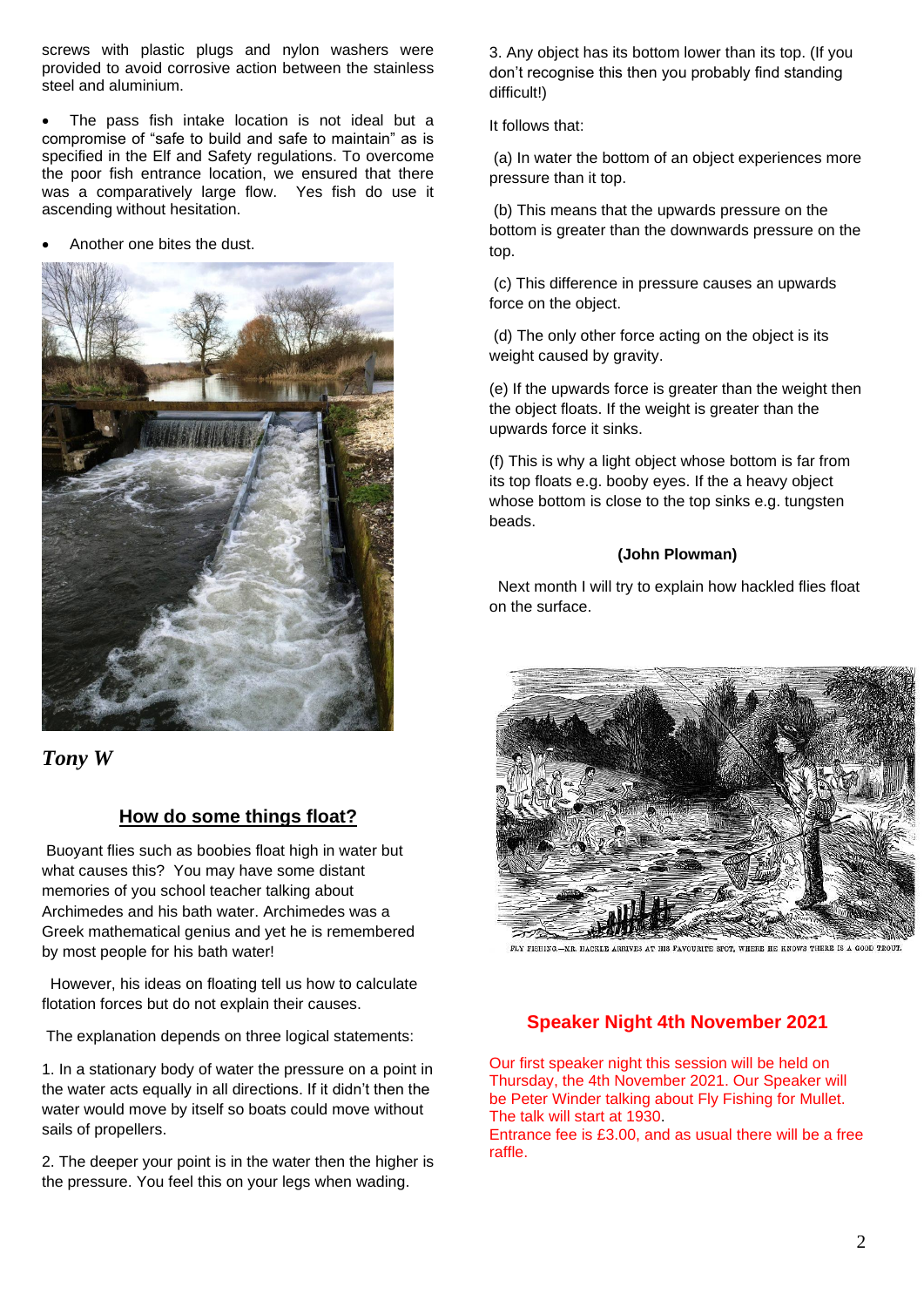## **FISHING TIP: leader length off a spool.**

This is an old tip but one that has come up more than once this week so we thought it would be good to give it again.

When using a spool of leader/ tippet and you want to measure out a rough rod length;

1. Hold the spool in your hand, and the end of the line in the other.

2. Stretch both hands out straight to your sides. This will roughly give you six feet of line. See below.



3. Now drop the end of the leader and take hold of it next to the spool. Then pull the spool back to your chest.

4. Keep the leader hand still and now stretch back out with the spool hand. This will give you roughly 3ft.(see image below). So in total 9ft. which is an average rod length.

5. Cut off the line from the spool attach to you line and fly .



6. Now you ready to fish.

## **LAKEDOWN TROUT FISHERY**

Swife Lane, Burwash, East Sussex TN21 8UX

email: [lakedowntroutfishery@gmail.com](mailto:lakedowntroutfishery@gmail.com)

Telephone 01435 883449 / 07502 257428 / (or Ted on 07740 798341)

#### **PRICES, HOURS AND INFORMATION**

**THE LODGE AND TAPROOM ARE NOW OPEN**

**To book a table please visit lakedownbookings.com PLEASE BOOK [ONLINE](http://fisheryreports.com/OpenSimpleApp/16/T0pZUC9HRWF3MTlVKzdTT1Q5Q0VxbDZuaFg2R21Eck96QjRDMm00Sm9OaWxMeTFjQVRDcnZrZ25ZejB4VHV0ZQ==) OR BY EMAIL / TELEPHONE IN ADVANCE OF ARRIVING AT FISHERY. 07502 257428 /01435 883449**

#### **email [lakedowntroutfishery@gmail.com](mailto:lakedowntroutfishery@gmail.com)**

#### **PRICES**

**Anglers will receive a 10% discount at the taproom as part of their ticket as well as a complimentary tea / coffee. 2 fish - £35 (half day only 8-1pm / 1-6pm) 3 fish - £40 4 fish - £45 5 fish - £50**

**Under 18's (9-17)- £20 for a 2 fish ticket**

We are open 7 days a week, 8am-6pm last cast (hours alter through the year according to daylight).

- A ticket must be purchased online or by telephone prior to fishing.
- Anglers must sign in at the lodge upon arrival
- Once the bag limit is reached, fishing must cease until an additional ticket is purchased.
- All anglers must inform a Lakedown staff member of their catch in order to assist with stock management. You can enter a catch return online No catch and release (with the exception of wild brown trout in lake 1 which will be far smaller than average stocked fish
	- Single fly, max size 10
- Anglers must hold an Environmental Agency Rod Licence.
- Children must be 9 years old or over. (9 16 year olds must be accompanied by an adult)

The latest fishing report for October is that we finally have had 2 consecutive weeks of good fishing! The catch rate of the last week was a handsome 75% with lakes 2, 3 and 4 fishing particularly well. The fish have mainly been caught in the top 2 feet of water on green and black patterns and the best flies continue to be montanas, cats and tadpoles. The biggest fish landed were a 6lb rainbow from lake 4 and a 3.5lb brown from lake 2. The water temperature is now at a very comfortable 13 degrees with lakes 1 and 2 beginning to clear again after last weeks rain.

**Lakedown will be closed on friday 5th Nov for a private function.**